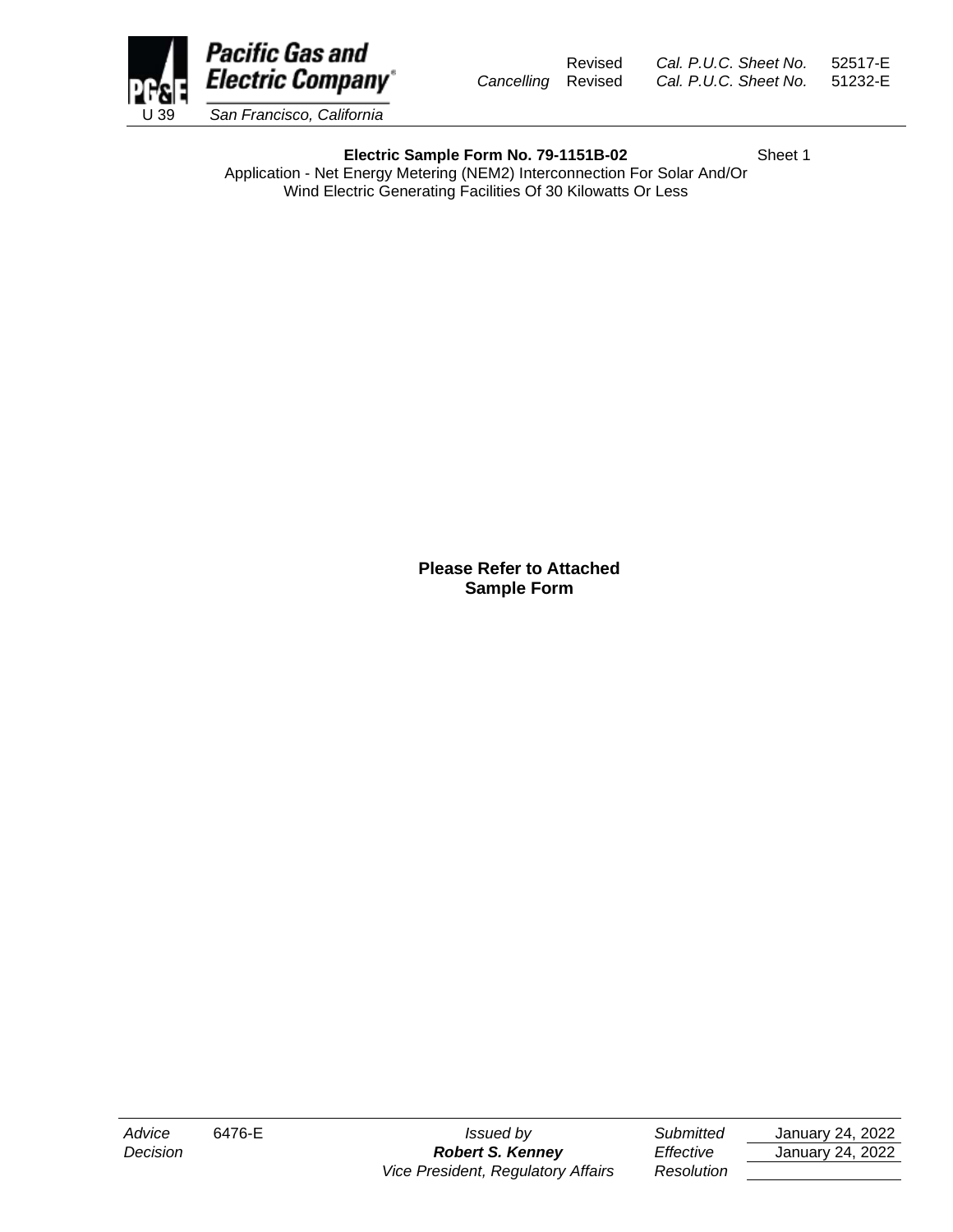

#### IMPORTANT NOTES:

- Customers may not operate their Generating Facility while interconnected to the PG&E system until they receive written permission from PG&E.
- For a non-exporting Generating Facility, RES-BCT facility, or NEM2 Generating technologies other than 30 kW or less solar or wind, Customers must submit the online Form 79-1174-02 available at [www.pge.com/gen.](http://www.pge.com/expandednem)

### **Part I – Generating Facility Information and Responsible Parties**

**A. Customer and Generating Facility Information** (\*as it appears on the PG&E bill):

| Electric Service Agreement ID*                                                                                               | Meter Number*              |                                                                                                                     |                                                                                                                                                                                                                                      |
|------------------------------------------------------------------------------------------------------------------------------|----------------------------|---------------------------------------------------------------------------------------------------------------------|--------------------------------------------------------------------------------------------------------------------------------------------------------------------------------------------------------------------------------------|
| B. Interconnection Application Type (check one):                                                                             |                            |                                                                                                                     |                                                                                                                                                                                                                                      |
| New NEM2 Generating Facility interconnection at an existing PG&E service.                                                    |                            |                                                                                                                     |                                                                                                                                                                                                                                      |
| Modify existing PG&E approved Generating Facility interconnection (adding/removing/replacing equipment).                     |                            |                                                                                                                     |                                                                                                                                                                                                                                      |
| " Must provide a Custom Single-Line Drawing (SLD) showing the original system and the modified system.                       |                            |                                                                                                                     |                                                                                                                                                                                                                                      |
| C. System Owner (check one):                                                                                                 |                            |                                                                                                                     |                                                                                                                                                                                                                                      |
| PG&E Customer Owned                                                                                                          |                            |                                                                                                                     |                                                                                                                                                                                                                                      |
| If PG&E Customer Owned, please answer the following:                                                                         |                            |                                                                                                                     |                                                                                                                                                                                                                                      |
| Property Assessed Clean Energy (PACE) Financed?                                                                              |                            | $\Box$ Yes                                                                                                          | $\square$ No                                                                                                                                                                                                                         |
| PACE financed by which entity?                                                                                               |                            | <u> 1989 - Johann John Stone, mars eta bainar eta bainar eta hondaren erroman erroman erroman erroman erroman e</u> |                                                                                                                                                                                                                                      |
|                                                                                                                              |                            | Indicate the System Cost paid by Customer: \$                                                                       |                                                                                                                                                                                                                                      |
|                                                                                                                              |                            |                                                                                                                     |                                                                                                                                                                                                                                      |
| <b>Financial Institution/Lessor Name</b>                                                                                     |                            |                                                                                                                     |                                                                                                                                                                                                                                      |
| <b>Financial Institution/Lessor Address</b>                                                                                  |                            | City                                                                                                                | State<br>Zip                                                                                                                                                                                                                         |
| Third Party Owned                                                                                                            |                            |                                                                                                                     |                                                                                                                                                                                                                                      |
| If Third Party Owned, please answer the following:                                                                           |                            |                                                                                                                     |                                                                                                                                                                                                                                      |
|                                                                                                                              |                            |                                                                                                                     | Claimed Federal Investment Tax Credit (ITC) Cost Basis: \$                                                                                                                                                                           |
|                                                                                                                              |                            |                                                                                                                     | Name of Developer at the time of sale: <b>with the control of the control of the control of the control of the control of the control of the control of the control of the control of the control of the control of the control </b> |
| Contract Type:                                                                                                               | $\Box$ PPA<br>$\Box$ Lease | $\Box$ Pre-Paid Lease $\Box$ Other                                                                                  |                                                                                                                                                                                                                                      |
| D. Rebate Information:                                                                                                       |                            |                                                                                                                     |                                                                                                                                                                                                                                      |
| Did the Customer participate in a California rebate program?<br>Please indicate the rebate program that you participated in: |                            | $\Box$ Yes                                                                                                          | No                                                                                                                                                                                                                                   |

**Please complete this agreement in its entirety**

† Information collected on this form is used in accordance with PG&E's Privacy Policy.

The Privacy Policy is available at pge.com/privacy.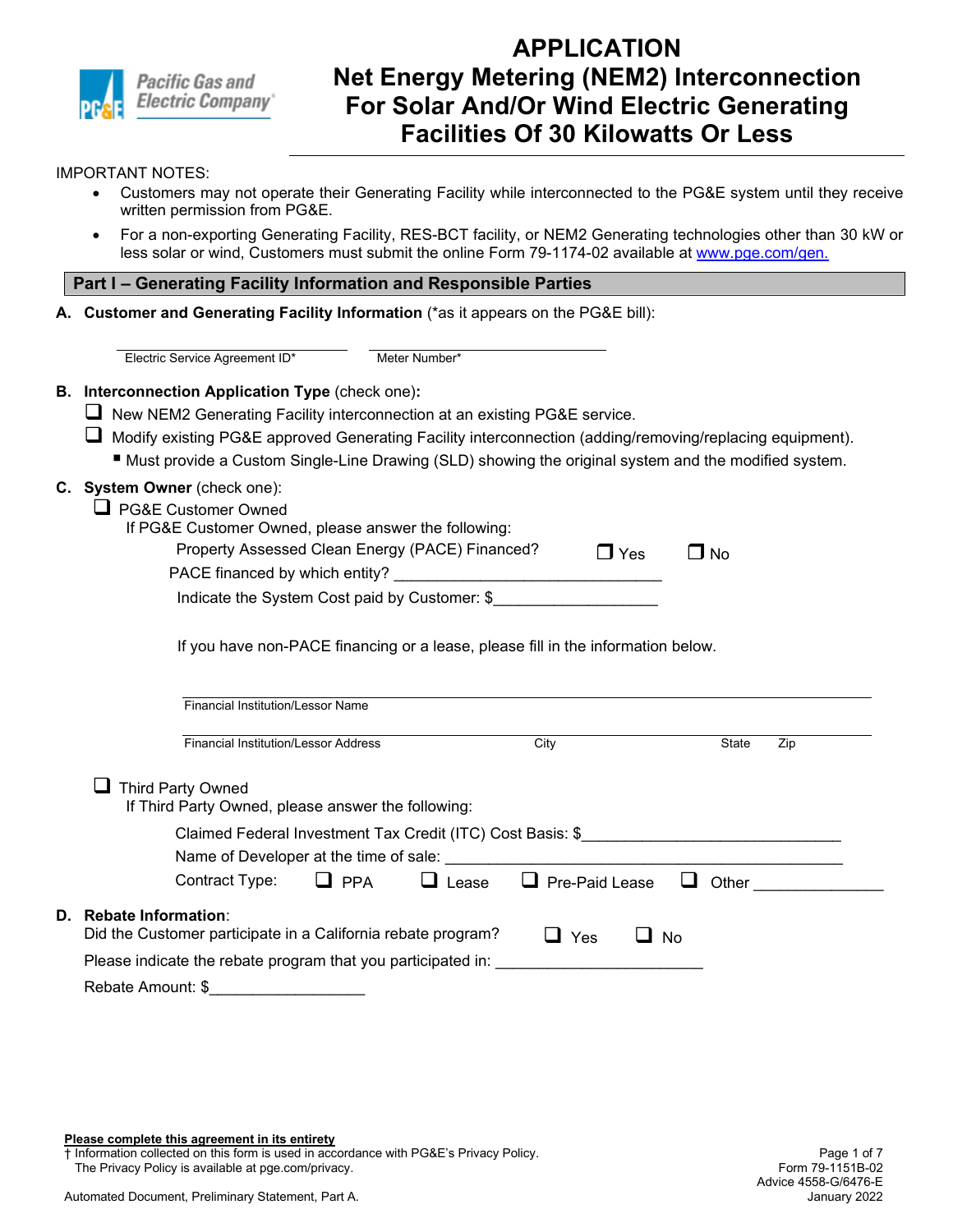

| E. Contractor Information (List who is installing the system): $\Box$ Check this box if self-installed                                                                                                                                                                                                                                                                                                                                                  |                |                                                                                                                                                                                                                                                                                                                                                                                               |                                             |       |               |
|---------------------------------------------------------------------------------------------------------------------------------------------------------------------------------------------------------------------------------------------------------------------------------------------------------------------------------------------------------------------------------------------------------------------------------------------------------|----------------|-----------------------------------------------------------------------------------------------------------------------------------------------------------------------------------------------------------------------------------------------------------------------------------------------------------------------------------------------------------------------------------------------|---------------------------------------------|-------|---------------|
| <b>Company Name</b>                                                                                                                                                                                                                                                                                                                                                                                                                                     |                |                                                                                                                                                                                                                                                                                                                                                                                               | California Contractors State License Number |       |               |
| <b>Street Address</b>                                                                                                                                                                                                                                                                                                                                                                                                                                   |                | City                                                                                                                                                                                                                                                                                                                                                                                          |                                             | State | Zip           |
| Email                                                                                                                                                                                                                                                                                                                                                                                                                                                   |                | Phone Number                                                                                                                                                                                                                                                                                                                                                                                  |                                             |       |               |
| Home Improvement Salesperson (HIS) Registration Number Information                                                                                                                                                                                                                                                                                                                                                                                      |                |                                                                                                                                                                                                                                                                                                                                                                                               |                                             |       |               |
| Was a Home Improvement Salesperson (HIS) involved in the development of your project?                                                                                                                                                                                                                                                                                                                                                                   |                |                                                                                                                                                                                                                                                                                                                                                                                               |                                             |       |               |
| $\Box$ Yes                                                                                                                                                                                                                                                                                                                                                                                                                                              | $\Box$ No      |                                                                                                                                                                                                                                                                                                                                                                                               |                                             |       |               |
|                                                                                                                                                                                                                                                                                                                                                                                                                                                         |                | California Public Utilities Commission Decision 21-02-026 requires "the Home Improvement Salesperson<br>(HIS) registration number of solar providers who are required to have a HIS registration number, while<br>enabling solar providers who are not required to have a HIS registration number to indicate they are<br>exempt and to instead provide the applicable contractor's license." |                                             |       |               |
|                                                                                                                                                                                                                                                                                                                                                                                                                                                         |                |                                                                                                                                                                                                                                                                                                                                                                                               |                                             |       |               |
| If you checked "Yes" above:                                                                                                                                                                                                                                                                                                                                                                                                                             |                |                                                                                                                                                                                                                                                                                                                                                                                               |                                             |       |               |
| Please provide the Home Improvement Salesperson (HIS) registration number below.                                                                                                                                                                                                                                                                                                                                                                        |                |                                                                                                                                                                                                                                                                                                                                                                                               |                                             |       |               |
| Home Improvement Salesperson (HIS) registration number:                                                                                                                                                                                                                                                                                                                                                                                                 |                |                                                                                                                                                                                                                                                                                                                                                                                               |                                             |       |               |
| <b>Company Name</b>                                                                                                                                                                                                                                                                                                                                                                                                                                     |                | <b>Preparer Name</b>                                                                                                                                                                                                                                                                                                                                                                          |                                             |       | Date Prepared |
| F. Preparer of this Application (if not the PG&E Customer, the Preparer must be authorized to act on behalf of the<br>Customer on the Interconnection Agreement and Customer Authorization Form 79-1151-02A):<br>Part II - Description of the Generating Facilities                                                                                                                                                                                     |                |                                                                                                                                                                                                                                                                                                                                                                                               |                                             |       |               |
| A. Variances from Distribution Interconnection Handbook (DIH) and Greenbook Requirements (check one):<br>Generating Facilities must meet the DIH and Greenbook requirements, available at www.pge.com/dih and<br>www.pge.com/greenbook. A Variance Request must be submitted with the application for deviations, i.e. line-side tap,<br>AC Disconnect > 10 ft from PG&E meter. (See Part III Section B for information on submitting Variance Request) |                |                                                                                                                                                                                                                                                                                                                                                                                               |                                             |       |               |
| The project meets the DIH and Greenbook Requirements and does not require a Variance Request.                                                                                                                                                                                                                                                                                                                                                           |                | The project deviates from the DIH and Greenbook Requirements and I will include a Variance Request.                                                                                                                                                                                                                                                                                           |                                             |       |               |
| <b>B. Photovoltaic (PV) Generating Facility Information</b><br>To avoid application processing delays, the manufacturer and model numbers provided should be the same as they<br>appear on the Go Solar California website: https://www.energy.ca.gov/programs-and-topics/programs/solar-                                                                                                                                                               |                |                                                                                                                                                                                                                                                                                                                                                                                               |                                             |       |               |
| equipment-lists.<br><b>B.1 Mounting Method:</b>                                                                                                                                                                                                                                                                                                                                                                                                         | $\Box$ Rooftop | $\Box$ Ground                                                                                                                                                                                                                                                                                                                                                                                 | Mixed<br>$\overline{\phantom{a}}$           |       |               |

January 2022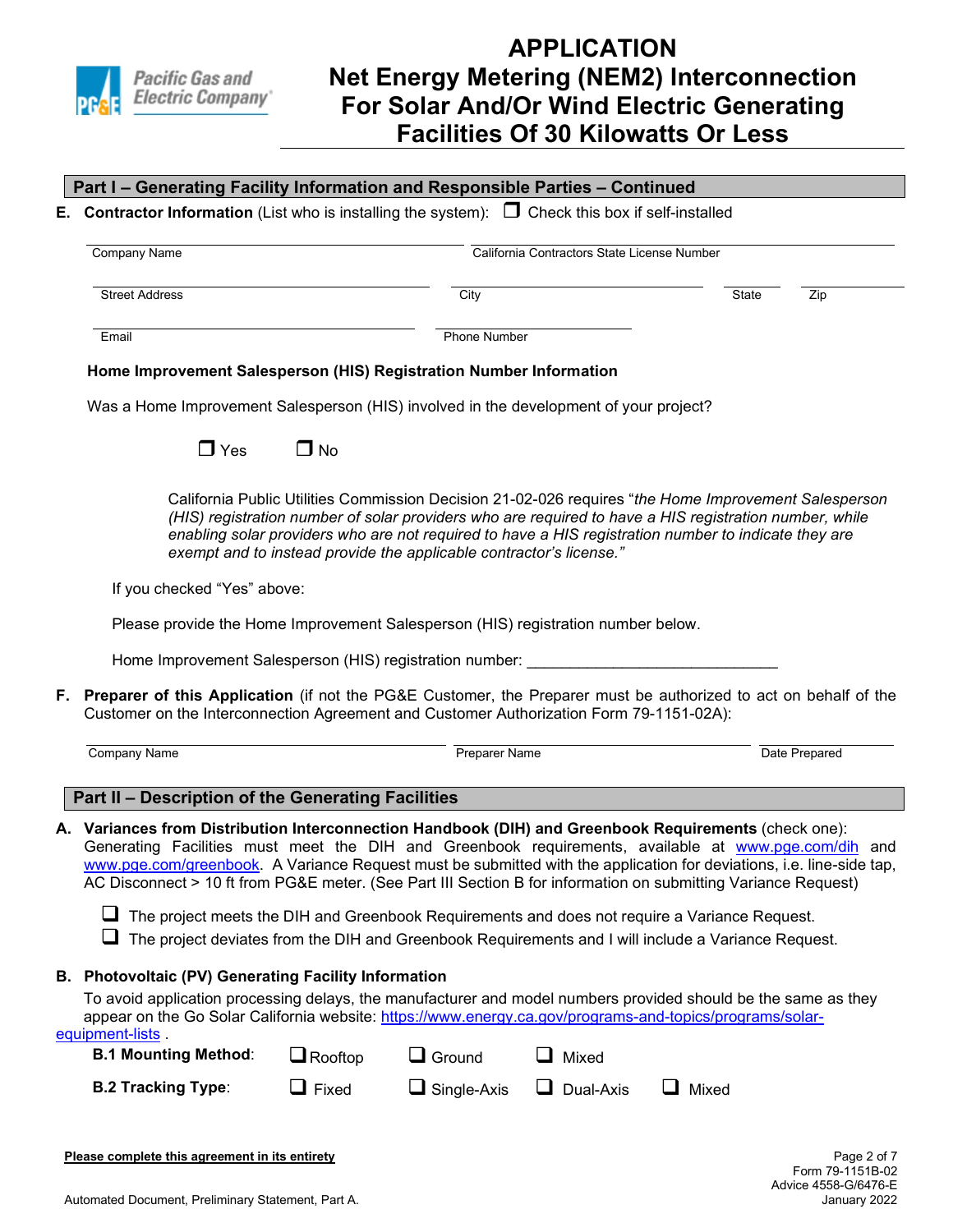

If fixed, please indicate: Tilt: \_\_\_\_\_ degrees Azimuth: \_\_\_\_\_ degrees

## **B.3 Are Performance Monitoring and Reporting Services (PMRS) being utilized?**  $\Box$  Yes  $\Box$  No

Who is receiving the data (check all that apply):  $\square$  Customer

Third Party (list name) \_\_\_\_\_\_\_\_\_\_\_\_\_\_\_\_\_\_\_\_\_\_\_\_\_\_\_\_\_

**Please complete this agreement in its entirety**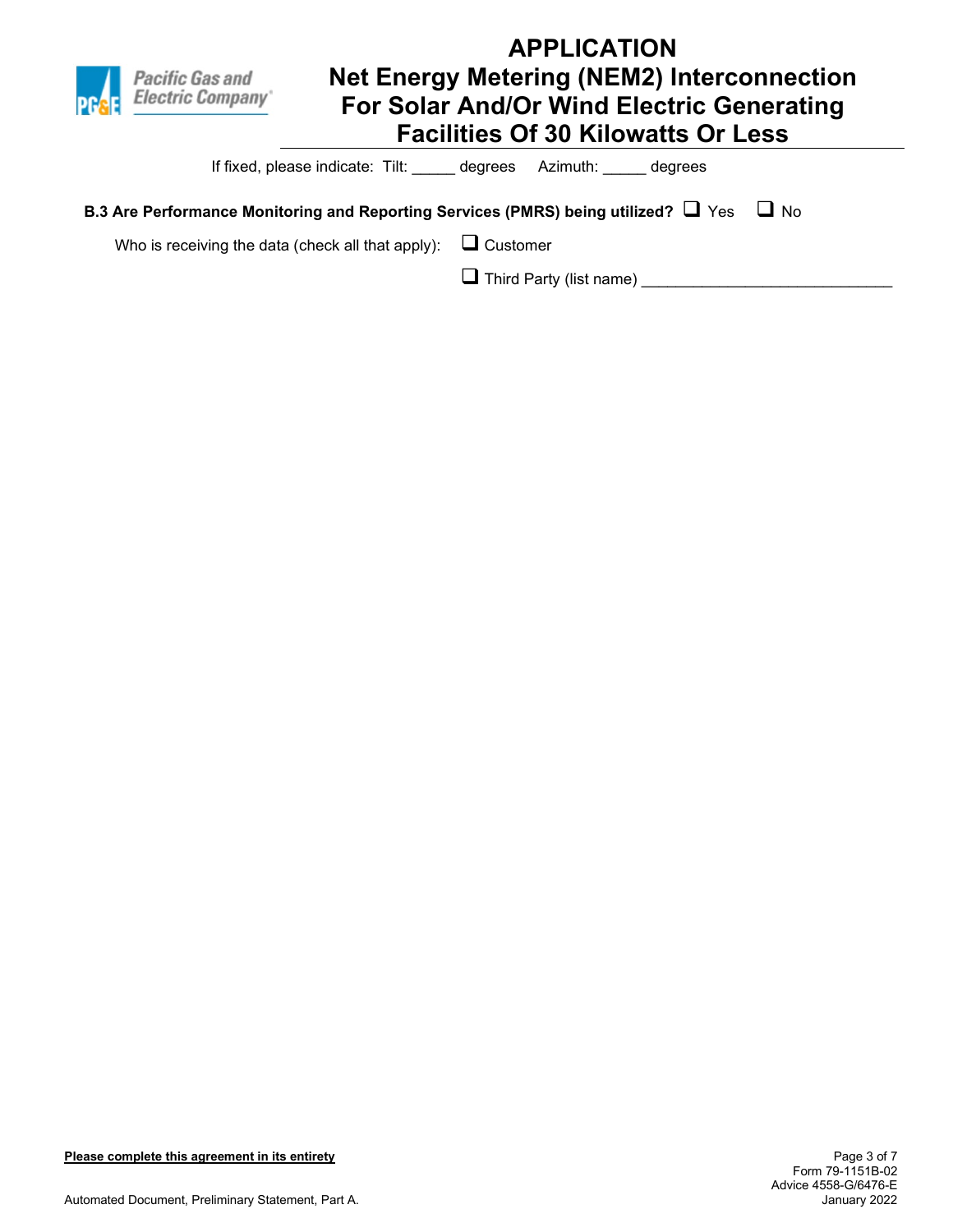

## **Part II – Description of the Generating Facilities – Continued**

#### **B.4 Photovoltaic Generator 1**:

| <b>Inverter Manufacturer</b> | <b>Model Number</b> | Nameplate<br>Rating<br>kW/unit | <b>CECA</b><br>Rating<br>kW/unit | Output<br>Voltage                        | 1 or $3$<br>Phase | Qty |
|------------------------------|---------------------|--------------------------------|----------------------------------|------------------------------------------|-------------------|-----|
|                              |                     |                                |                                  |                                          |                   |     |
| <b>PV Panel Manufacturer</b> | <b>Model Number</b> | Nameplate<br>Rating<br>kW/unit | <b>PTCB</b><br>Rating<br>kW/unit | <b>Total Nameplate</b><br>Capacity<br>kW |                   | Qty |
|                              |                     |                                |                                  |                                          |                   |     |
|                              |                     |                                |                                  |                                          |                   |     |

#### **B.4 Photovoltaic Generator 2:**

| <b>Inverter Manufacturer</b> | <b>Model Number</b> | Nameplate<br>Rating<br>kW/unit | <b>CEC</b><br>Rating<br>kW/unit | Output<br>Voltage                               | 1 or $3$<br><b>Phase</b> | Qty |
|------------------------------|---------------------|--------------------------------|---------------------------------|-------------------------------------------------|--------------------------|-----|
|                              |                     |                                |                                 |                                                 |                          |     |
| <b>PV Panel Manufacturer</b> | <b>Model Number</b> | Nameplate<br>Rating<br>kW/unit | <b>PTC</b><br>Rating<br>kW/unit | <b>Total Nameplate</b><br>Capacity<br><b>kW</b> |                          | Qty |
|                              |                     |                                |                                 |                                                 |                          |     |
|                              |                     |                                |                                 |                                                 |                          |     |

### **C. Wind Turbine Generating Facility Information**

 $\Box$  Check this box if the inverter is incorporated in the wind turbine. Then complete the Wind Turbine information below and identify the following: Output Voltage: \_\_\_\_\_\_\_(volts); Phase Type:  $\Box$  1  $\Box$  3

| <b>Inverter Manufacturer</b>     | <b>Model Number</b> | Nameplate<br>Rating<br>kW/unit | <b>CEC</b><br>Rating<br>kW/unit | Output<br>Voltage                               | $1$ or $3$<br><b>Phase</b> | Qty |
|----------------------------------|---------------------|--------------------------------|---------------------------------|-------------------------------------------------|----------------------------|-----|
|                                  |                     |                                |                                 |                                                 |                            |     |
| <b>Wind Turbine Manufacturer</b> | <b>Model Number</b> | Nameplate<br>Rating<br>kW/unit | <b>CEC</b><br>Rating<br>kW/unit | <b>Total Nameplate</b><br>Capacity<br><b>kW</b> |                            | Qty |
|                                  |                     |                                |                                 |                                                 |                            |     |

## **D. AC Disconnect Switch**

 $\Box$  Check this box if no A/C Disconnect Switch is applicable. See Part III, Section C for requirements.

| <b>AC Disconnect Manufacturer</b> | <b>Model Number</b> | Rating (amps) | Qty |
|-----------------------------------|---------------------|---------------|-----|
|                                   |                     |               |     |
|                                   |                     |               |     |

|  |  | If applicable, is/are the AC Disconnect(s) within 10 ft. of the PG&E electric meter? $\Box$ Yes $\Box$ No |  |  |  |  |  |
|--|--|-----------------------------------------------------------------------------------------------------------|--|--|--|--|--|
|--|--|-----------------------------------------------------------------------------------------------------------|--|--|--|--|--|

Note: PG&E's Electric and Gas Service Requirements, also known as the "Greenbook" requires the AC Disconnect Switch to be located 10 feet or less from PG&E's electric revenue meter at the point of common coupling or interconnection and easily seen from the panel. If the AC Disconnect Switch is greater than 10 feet or there is more than one AC Disconnect, a variance request must be submitted as outlined in Part II, Section A.

<span id="page-4-1"></span><span id="page-4-0"></span>**Please complete this agreement in its entirety** A California Energy Commission (CEC) ratings are available at www.consumerenergycenter.org B PTC: PVUSA Test Conditions. PTC ratings are available at www.consumerenergycenter.org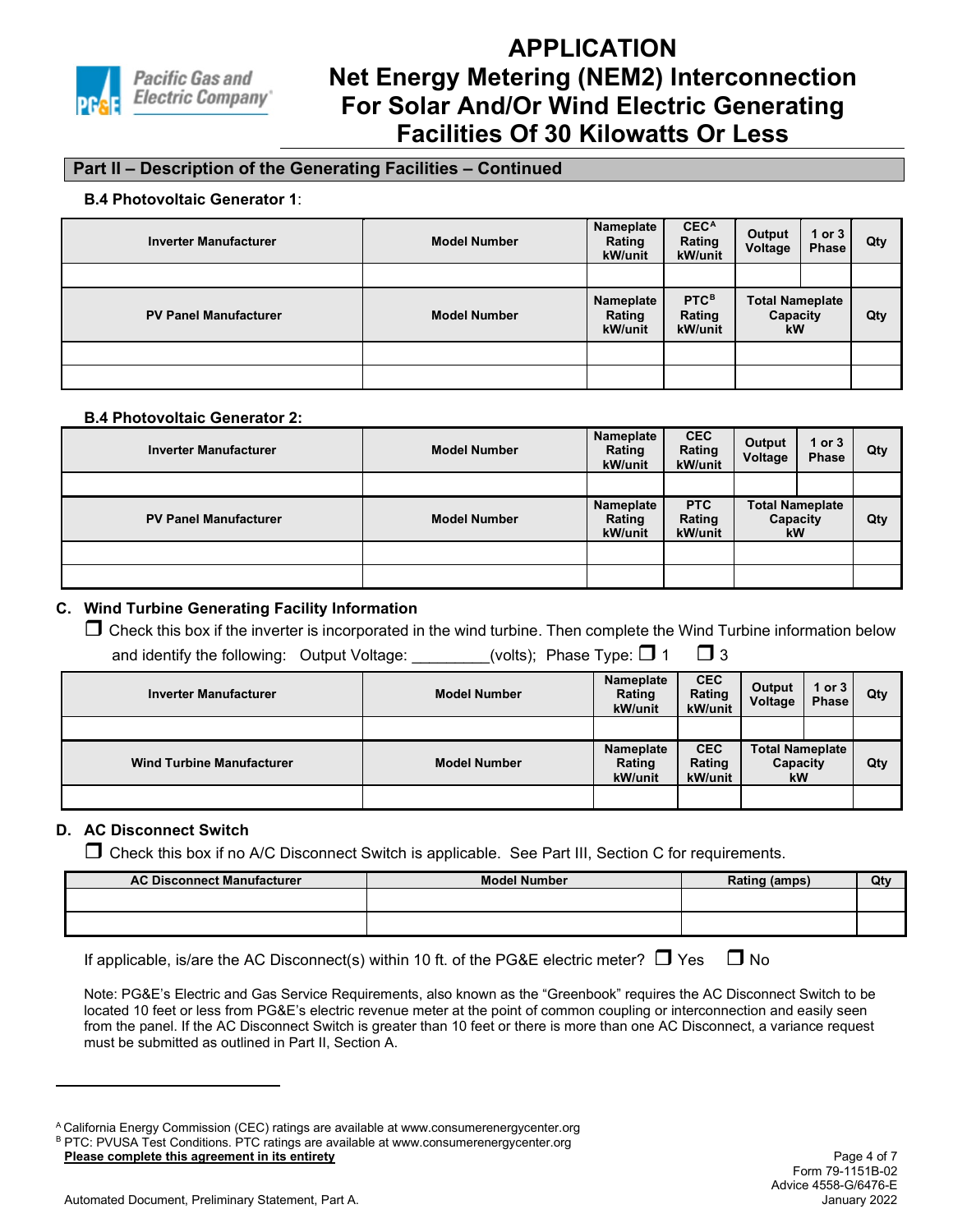

## **Part II – Description of the Generating Facilities – Continued**

### **E. Basic Single-Line Diagram (SLD) for Solar Projects** (check one):

- $\Box$  I certify the following:
	- 1) SLD below and the PV equipment information in Part II accurately represents the Customer's service,

 $P$ GRE

- 2) the Generating Facility (and that there are no other Generator Facility(ies)) connected to the service, and
- 3) the project does not require a Variance Request.

| Sealed<br>Customer<br>Side<br>Side             |
|------------------------------------------------|
| м<br>Main                                      |
| Generator <br>Breake<br><u>na p</u>            |
| AC                                             |
| Disconnect<br>Inverter<br>Generation<br>Breake |
| 뜯<br>ക<br><10ft                                |
|                                                |

- $\Box$  I will submit a custom SLD for one or more of the following reasons: there is/are existing Generating Facility(ies) connected to the service, I am modifying an existing Generating Facility, the Basic SLD does not accurately reflect the project, or I am submitting a Variance Request. (See Part III Section D for Custom SLD details.)
- **F. Service Panel Short Circuit Interrupting Rating (SCIR)** (for total inverter nameplate ratings larger than 11 kW):

SCIR of the service panel connected to this Generating Facility: example amps

### **G. Customer Impacted by a Natural or Man-Made Disaster**

Customers who were taking service on the NEM 2 tariff prior to the total or partial destruction of their system have the option to resume service on the same NEM tariff if a request for reapplication is received within two years from the date of destruction. To be eligible for this provision, all the following must be true:

- 1. You are the same PG&E customer of record pre-system destruction
- 2. You are now reapplying with a system that is sized to your most recent 12 months usage, or estimated usage that is determined by building size<sup>[C](#page-5-0)</sup> (if applicable)
- 3. You are not operating the new (either completely new or partially new) system without written permission from PG&E
- 4. Your NEM Transition Period has not expired at the time of reapplication (see NEM 2 Tariff)

Based on the above, select the appropriate box:

- I am a Customer who was impacted by a Natural or Man-Made Disaster as described in the NEM Tariffs and the above statements are true. I will submit my application online at [yourprojects.pge.com](https://yourprojects-pge.com/login) and will include the complete system currently onsite on the single line diagram. If my previous system was destroyed, I will also state this on the single line diagram.
- I am either ineligible for this provision or this provision does not apply to my application. In either case, I will submit my application online at [yourprojects.pge.com.](https://yourprojects-pge.com/login)

<span id="page-5-0"></span>**Please complete this agreement in its entirety** CBuilding Size Calculation: Sq Ft X 3.23. Note: 2 watts/sq ft x 1/1,000 watts x 8,760 hrs/yr x 0.19 solar capacity factor = 3.32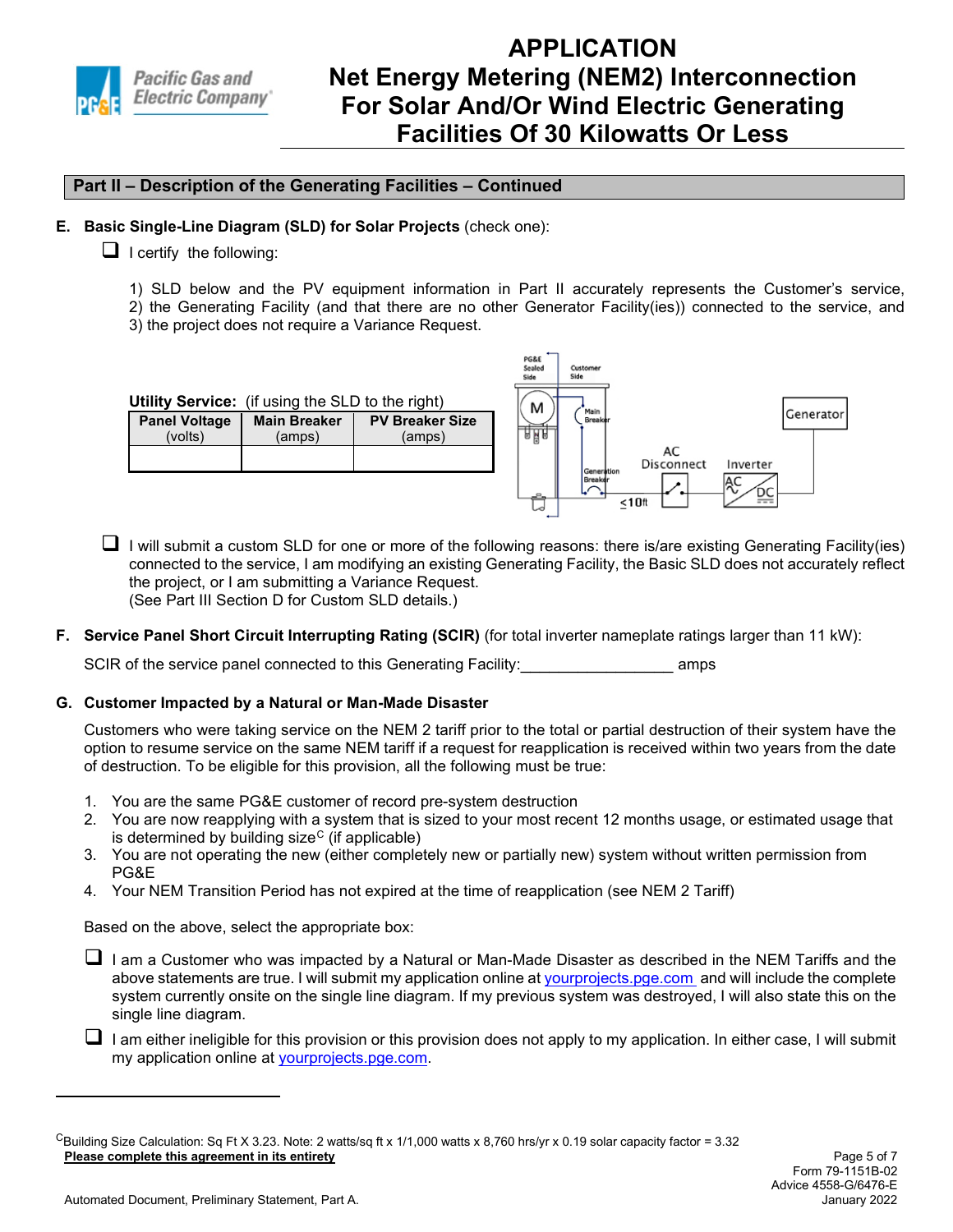

## **Part III – Interconnection Guidelines and Document Information**

Note: Applications to interconnect systems located in San Francisco or Oakland may require additional analysis to determine whether or not their proposed installation is on PG&E's networked secondary system. Networked secondary systems are in place to provide heightened levels of reliability in densely populated areas and may affect the ability of PG&E to interconnect NEM2 customers. Please contact PG&E's Solar Customer Service Center at 877-743-4112, or email SNEMHel[p@pge.com](mailto:@pge.com) if the proposed installation is in San Francisco where the zip code is 94102, 94103, 94104, 94105, 94107, 94108, 94109, 94111 or 94133 or in Oakland where the zip code is 94607 or 94612.

### **A. Documents**

In addition to this NEM2 Interconnection Application, the documents listed below are needed to ensure safe and reliable operation of PG&E's Electric System and to confirm that Customer's interconnection has been performed in accordance with PG&E's tariffs. Additional forms are available on PG&E's website at [www.pge.com/standardnem.](http://www.pge.com/standardnem)

#### **Required Documents**

- Net Energy Metering (NEM2) Interconnection Agreement for Solar and/or Wind Electric Generating Facilities of 30 Kilowatts or Less and Customer Authorization Form 79-1151-02A.
- Copy of the final, signed, jurisdiction approval (building permit) for Customer's Generating Facility.

#### **Additional Documents** (if applicable)

- Variance Request (if project deviates from requirements in Part II Section A).
- Custom Single-Line Diagram (SLD) (if project does not meet Part II Section E basic SLD requirements). Documents and requirements other than those listed above and/or fees *may* be required depending on the specifics of

the planned Generating Facility.

### **B. Variance Request** (if applicable)

The Customer or the Customer's Contractor can request a Variance Request review from PG&E if the project is unable to meet the requirements described in the Distribution Interconnection Handbook and Greenbook, available at [www.pge.com/dih](http://www.pge.com/dih) and [www.pge.com/greenbook.](http://www.pge.com/greenbook) The Variance Request must be submitted with the Interconnection Application and include the following.

- 1. Description of the proposal for which the Customer is requesting approval.
- 2. Customer name and project address.
- 3. Copy of the Custom Single Line Diagram or electrical drawings (Include the equipment, location, and/or distances for the proposed work).
- 4. Color photos of the Customer's area or section for the proposed work.
- 5. Manufacturer specification drawings for unapproved equipment that the Customer is requesting an approval.

### **C. AC Disconnect Switch Guidelines**

PG&E recommends that customers installing an inverter-based generator consider also installing an AC Disconnect Switch to facilitate maintenance of the Customer's equipment (i.e. inverter, PV arrays, etc.). The AC Disconnect Switch provides the additional benefit of allowing PG&E to isolate the Customer's generator from the utility's Electric System without having to interrupt service to the customer's facility or residence.

Customers **are not required** to include an AC Disconnect Switch when the facility has a single-phase self-contained electric revenue meter (i.e. 0-320 amp panel). However, if the Customer does not install an AC Disconnect Switch, the revenue meter may be temporarily removed by PG&E due to an emergency or maintenance on PG&E's system to isolate the Customer's generator from the electric distribution system. Removal of the revenue meter will result in loss of electrical service to the Customer's facility or residence.

An AC Disconnect Switch **is required** for a Customer with:

- **Inverter-based interconnections having a three-phase self-contained meter or a transformer-rated meter** (i.e. all meter panels or switchboards employing the use of potential and current transformers).
- Non-inverter based generators, including rotating or machine-based generators irrespective of whether the service meter configuration is transformer-rated or self-contained.

**Please complete this agreement in its entirety**